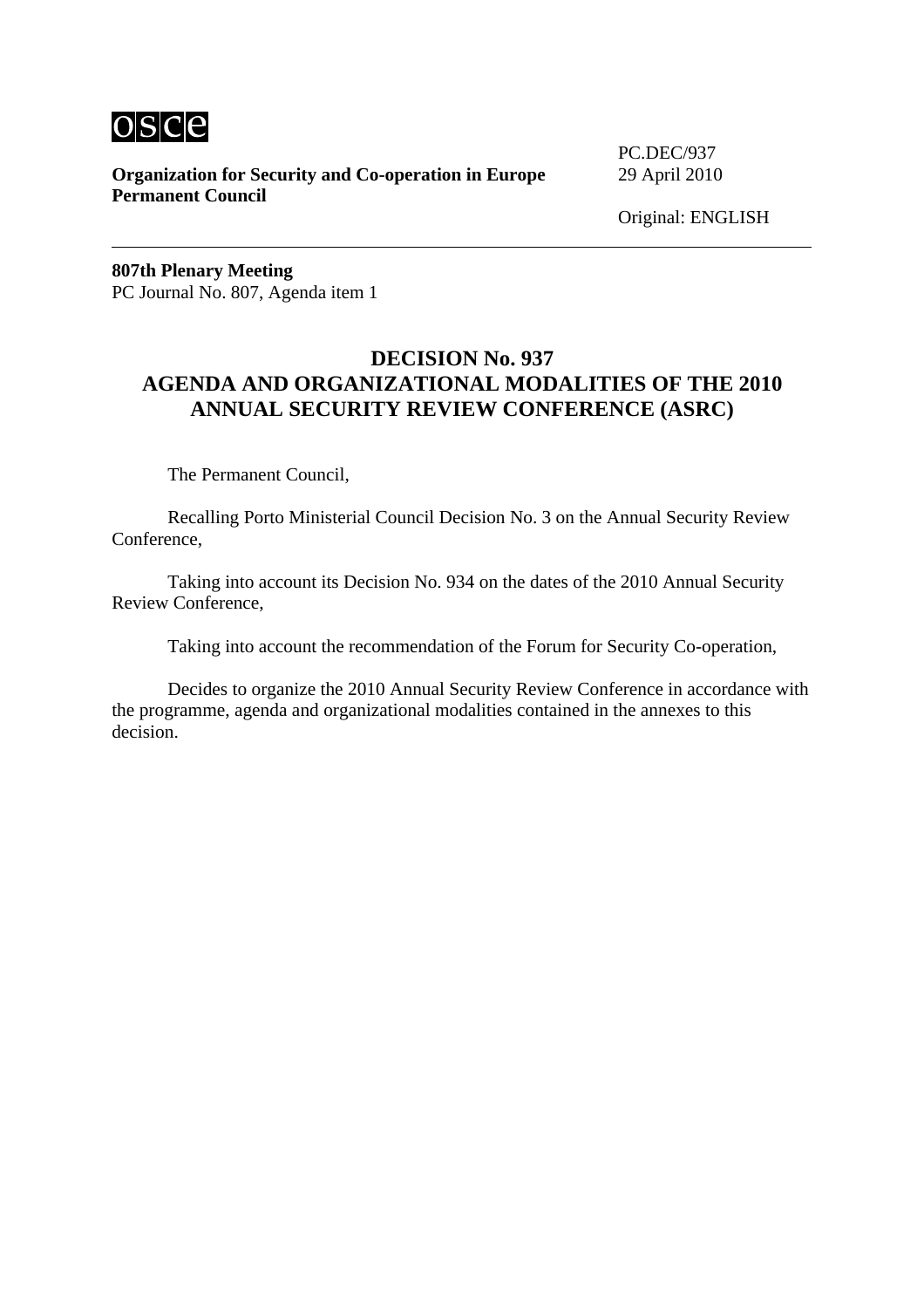PC.DEC/937 29 April 2010 Annex 1

# **2010 ANNUAL SECURITY REVIEW CONFERENCE**

Vienna, 14 to 16 June 2010

# **I. Programme**

## **Monday, 14 June 2010**

| 10 a.m. $-1$ p.m. | Opening session                                         |
|-------------------|---------------------------------------------------------|
| $3-6$ p.m.        | Working session I: Transnational threats and challenges |

# **Tuesday, 15 June 2010**

| 10 a.m. $-1$ p.m. | Working session II: The role of the OSCE in early warning, conflict<br>prevention and resolution, crisis management and post-conflict<br>rehabilitation                   |
|-------------------|---------------------------------------------------------------------------------------------------------------------------------------------------------------------------|
| $3-6$ p.m.        | Working session III: The role and perspectives of arms control and<br>confidence- and security-building regimes in building trust in the<br>evolving security environment |

## **Wednesday, 16 June 2010**

| $10$ a.m. $-1$ p.m. | Working session IV: Threats and challenges stemming from the<br>territory of Afghanistan and the OSCE's contribution to stability in the<br>region |
|---------------------|----------------------------------------------------------------------------------------------------------------------------------------------------|
| $3 - 5.30$ p.m.     | Working session V: Review of OSCE police-related activities                                                                                        |
| 5.30 p.m. $-6$ p.m. | Closing session                                                                                                                                    |

# **II. Agenda**

#### **Opening session**

(14 June 2010, 10 a.m.–1 p.m.)

Under the overall theme of Strengthening Indivisible Security, Recapturing Common Purpose and Building Trust and Transparency in the OSCE Area, the opening session will set the stage for the Conference by exploring the concept of indivisible security and how this relates to the security work undertaken by the OSCE and its participating States. The session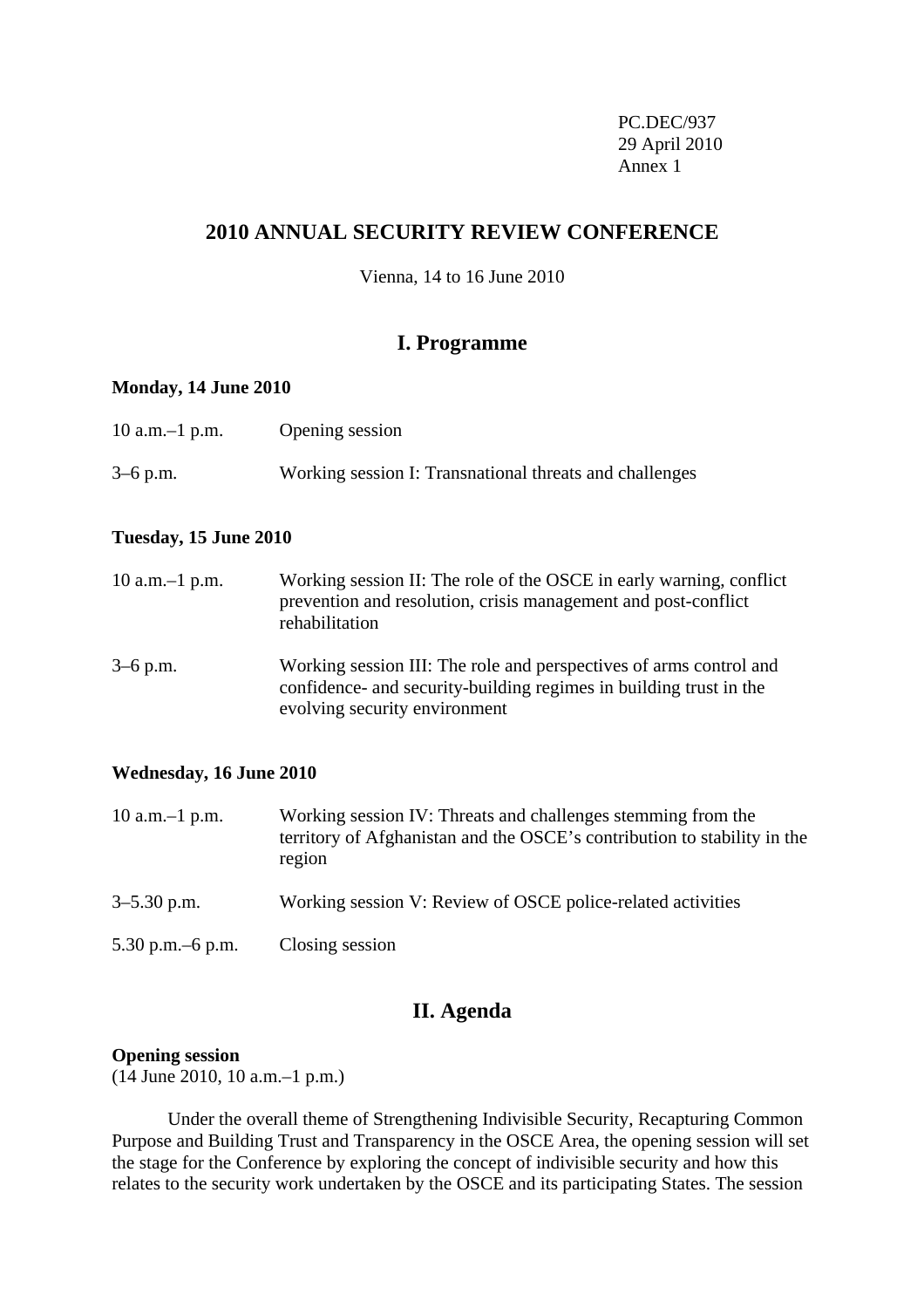will allow for an exchange of views on ways to re-establish trust and confidence amongst participating States and to recapture the sense of common purpose in dealing with current and future security challenges. In particular, this session will focus on ways to further improve the wider European security environment, taking into account the work carried out by the OSCE, as well as other international and regional organizations and institutions.

## **Working session I: Transnational threats and challenges**

(14 June 2010, 3–6 p.m.)

 Working Session I will offer the opportunity for participants to discuss ways to further strengthen synergies in OSCE activities aimed at countering transnational threats to security. With reference to MC Decision No. 2/09 on further OSCE efforts to address transnational threats and challenges to security and stability, this session will explore the linkages between transnational threats such as terrorism and organized crime, including illicit traffic in narcotic drugs and trafficking in human beings, and consider the role of border security and management and anti-terrorism activities in combating these threats. Participants will also have an opportunity to consider the recommendations of the Secretary General contained in his final report pursuant to MC Decision No. 2/09. Moreover, participants are encouraged to discuss ways to comprehensively enhance cyber security in the OSCE area. The session will also allow participating States to exchange views with representatives of relevant international and regional organizations on how to enhance co-operation in countering transnational threats, taking into account the comparative advantages of the OSCE in addressing these challenges.

# **Working session II: The role of the OSCE in early warning, conflict prevention and resolution, crisis management and post-conflict rehabilitation**

(15 June 2010, 10 a.m.–1 p.m.)

 Building on previous discussions, including the 42nd Joint FSC-PC Meeting of 10 March, Working Session II will assess OSCE activities in early warning, conflict prevention and resolution, crisis management and post-conflict rehabilitation. In particular, it will review the OSCE activities related to crisis situations in its region, *inter alia* armed conflicts, including in August 2008. The Session will examine the implementation of relevant OSCE norms, principles and commitments, discuss the need to further improve/update the OSCE toolbox in the above-mentioned areas and to strengthen the OSCE's ability to move from early warning to early action. Participants are encouraged to discuss proposals put forward by participating States. Other topics may include examining the role for military and non-military confidence building measures in the conflict-cycle and a review of existing OSCE mechanisms and procedures.

# **Working session III: The role and perspectives of arms control and confidence- and security-building regimes in building trust in the evolving security environment**  (15 June 2010, 3–6 p.m.)

 With reference to paragraph 2 of MC Decision No. 16/09 on issues relevant to the Forum for Security Co-operation, Working Session III will focus on the current situation and perspectives in the area of conventional arms control and confidence- and security-building measures (CSBMs). Participants will have the opportunity to take stock of the work done since the Athens Ministerial Council and explore ways in which to strengthen the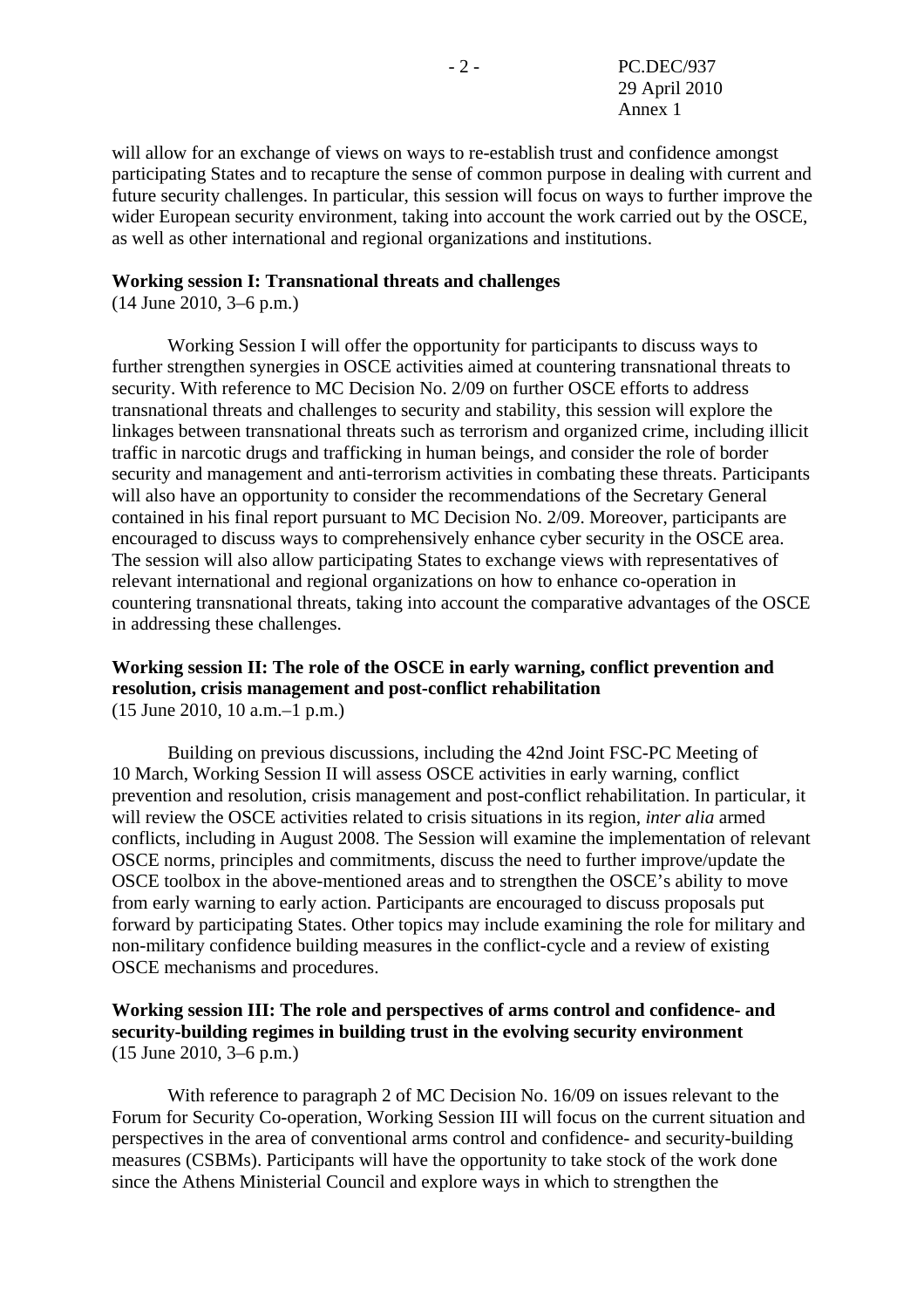Organization's politico-military toolbox. Furthermore, the session will provide the opportunity to discuss how the OSCE can contribute to efforts aimed at preventing the proliferation of weapons of mass destruction in its area.

## **Working session IV: Threats and challenges stemming from the territory of Afghanistan and the OSCE's contribution to stability in the region**  (16 June 2010, 10 a.m.–1 p.m.)

 With reference to MC Decision No. 4/07 on OSCE engagement with Afghanistan, Working Session IV will provide a forum for reviewing OSCE engagement with Afghanistan, including activities related to border security and management, policing, countering terrorism and illicit traffic in narcotic drugs and other areas. This session will allow for a focused discussion on ways to strengthen co-operation among the OSCE, Afghanistan and other relevant international and regional organizations and actors in this area. Moreover, participants are encouraged to reflect on international and regional initiatives to facilitate co-operation in the region, with the aim to counter threats and challenges stemming from the territory of Afghanistan.

## **Working session V: Review of OSCE police-related activities**

(16 June, 3–5.30 p.m.)

 Recalling PC Decision No. 914 on further enhancing OSCE police-related activities, Working Session V will be used to discuss how to focus and improve OSCE activities in this field and consider options for future OSCE engagement. Participants will have the opportunity to exchange views on the conclusions of the Annual Police Experts Meeting 2010 and on the report by the OSCE Secretary General on police-related activities of the OSCE executive structures up to the end of 2009. Participants are encouraged to reflect on comparative advantages of the OSCE in the policing area, lessons learned and ways to combat organized crime and terrorism by enhancing police-related activities in the OSCE area. In addition, this session will focus on the existing frameworks for co-operation with other international and regional actors in this area, in order to address threats in a co-ordinated and complementary way and to avoid duplication. This session will contribute to further discussions for the potential provision of a framework and strategic recommendations for future OSCE police-related activities.

#### **Closing session**

(16 June 2010, 5.30 p.m.–6 p.m.)

 In the closing session, the Chairperson will present a first perception of the results of the working groups, as well as recommendations made at the Conference on ways to follow up on them, in order to enhance the security dialogue. A particular focus will be given to the proposals which might contribute to the Corfu Interim Report.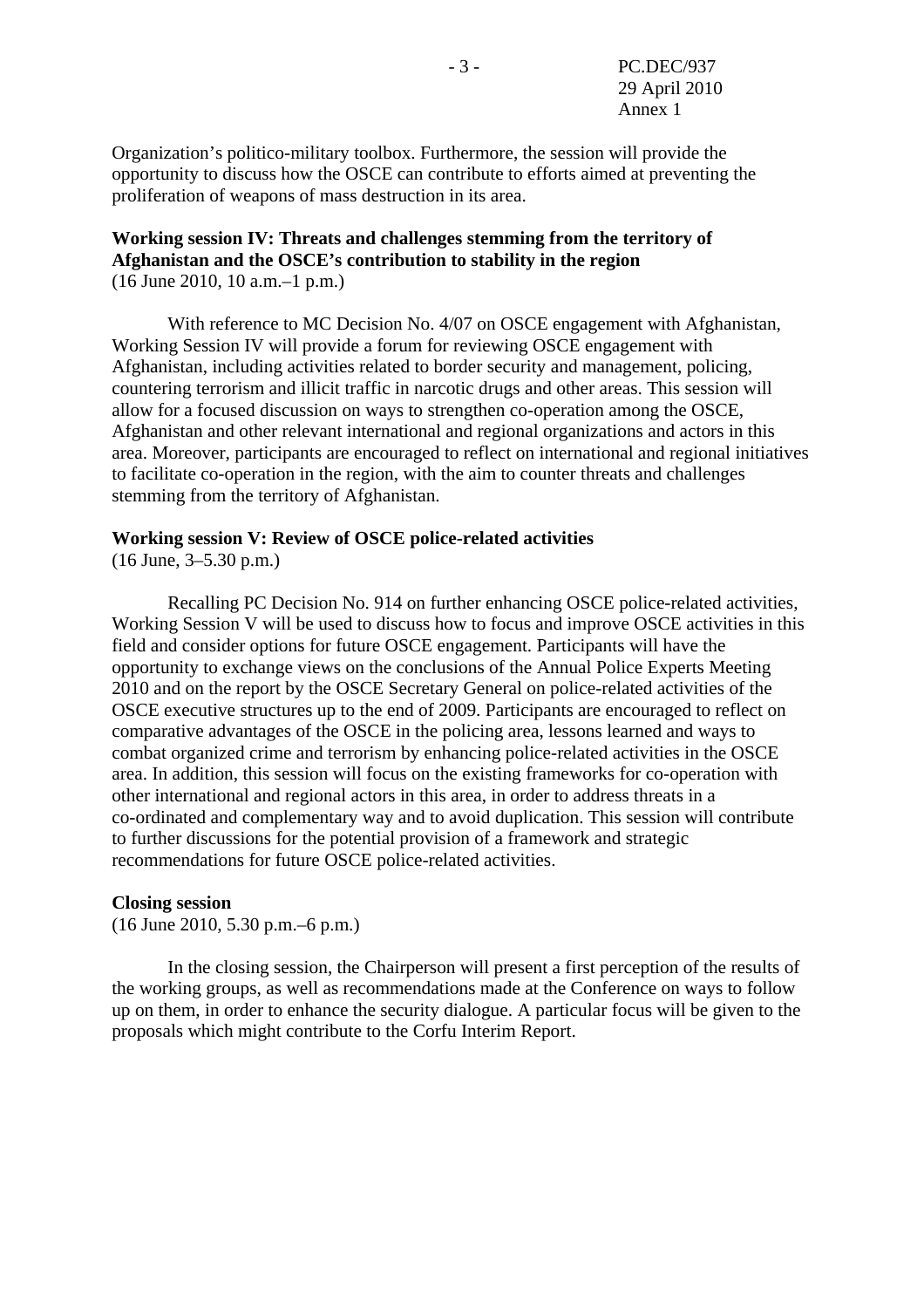PC.DEC/937 29 April 2010 Annex 2

# **ORGANIZATIONAL MODALITIES OF THE 2010 ANNUAL SECURITY REVIEW CONFERENCE**

Vienna, 14 to 16 June 2010

## **Background**

The Tenth Meeting of the OSCE Ministerial Council, at Porto, by adopting its Decision No. 3, dated 7 December 2002, established the Annual Security Review Conference (ASRC) to provide a framework for enhancing security dialogue and for reviewing security work undertaken by the OSCE and its participating States, to provide an opportunity to exchange views on issues related to arms control and confidence- and security-building measures, and to promote the exchange of information and co-operation with relevant international and regional organizations and institutions.

#### **Organization**

A representative of the Chairperson-in-Office will chair the opening and closing sessions. The Secretariat will issue a journal of the Conference.

Each working session will have one moderator and at least one rapporteur. The Conflict Prevention Centre (CPC) will serve as co-ordinator for preparing the session.

The contribution of the FSC will be made in accordance with its procedures, mandate and competences. The FSC contribution to the ASRC includes the chairing of the third working session by a member of the FSC Troika or the Director of the Conflict Prevention Centre (CPC).

The Rules of Procedure of the OSCE will be followed, *mutatis mutandis*, at the Conference. Also, the guidelines for organizing OSCE meetings (Permanent Council Decision No. 762) will be taken into account.

Interpretation from and into all six working languages of the OSCE will be provided at the opening, working and closing sessions.

The Chairmanship will co-ordinate the preparation of the ASRC with the FSC Chairperson and the OSCE Secretariat.

The Chairperson-in-Office will distribute a comprehensive report on the Conference before the summer recess.

The Press and Public Information Section (PPIS) will inform the press, as appropriate.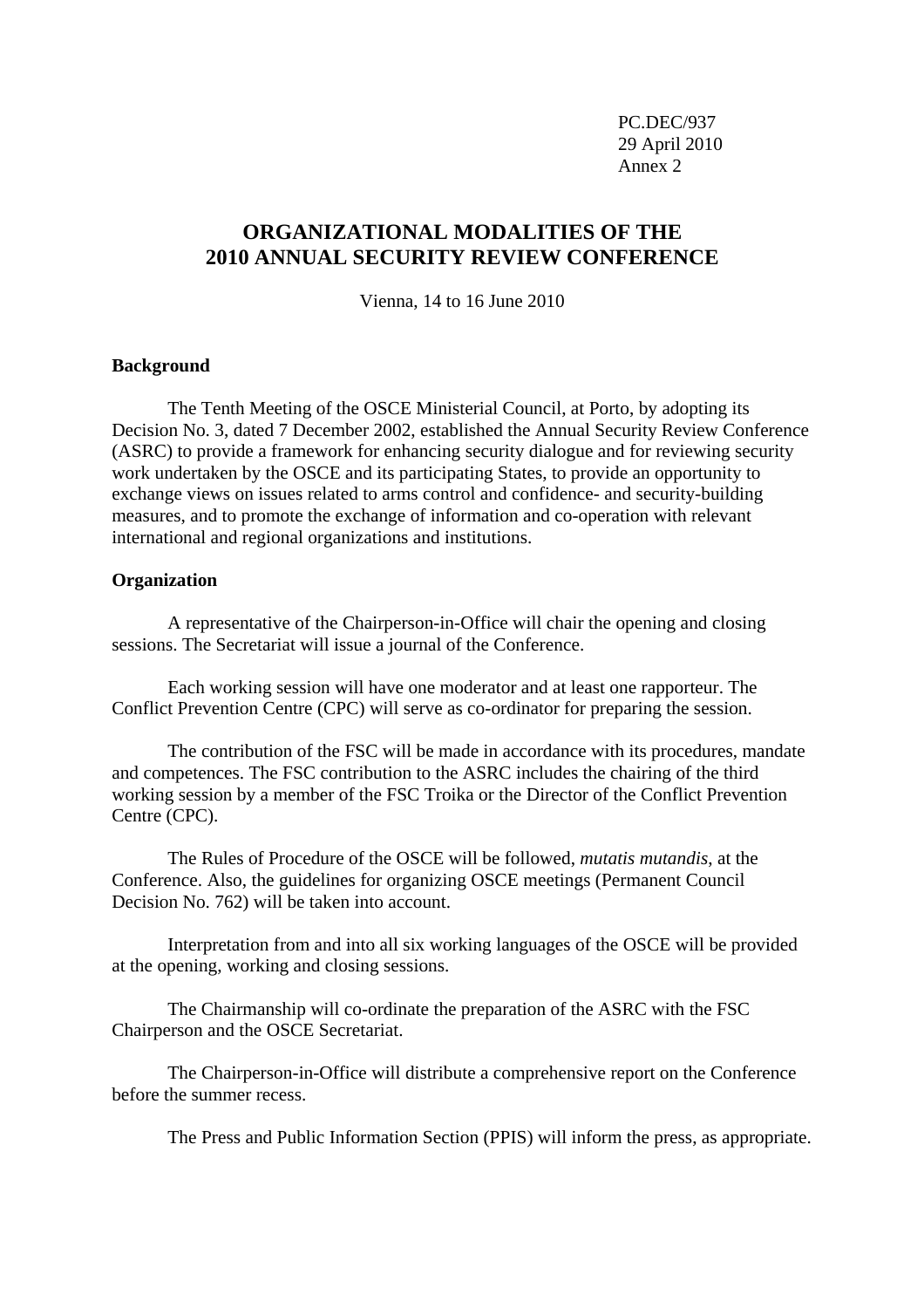## **Participation**

 The participating States are encouraged to be represented at a high level, by senior officials from capitals, responsible for security-related policy in the OSCE area.

 The OSCE institutions will participate in the Conference, as will the Secretary General and the Conflict Prevention Centre (CPC). The OSCE Parliamentary Assembly and the Partners for Co-operation will be invited to participate.

 The Chairmanship may also invite some heads of OSCE field operations to participate in the Conference. Consideration should be given to the possibility of inviting heads of field operations to be present as keynote speakers or moderators.

 The international organizations that may be invited are the security-related organizations mentioned in Permanent Council Decision No. 900 of 22 October 2009.

 Consideration is to be given to the possibility of inviting security-related scientific institutes, think-tanks of international standing, and NGOs to send keynote speakers or to be represented as members of national delegations.

#### **General guidelines for participants**

 The work of the ASRC will be conducted in seven sessions. The opening session is intended to provide an opportunity for formal statements to be delivered and to set the stage for substantive, focused and interactive discussions at the working sessions. The opening session will include the welcoming remarks by the Chairperson-in-Office or his representative and the report by the FSC Chairperson. The Chairmanship will explore the possibility of inviting high-level special guest(s) to address the Conference.

 The working sessions will concentrate on one topic, introduced by one or two keynote speakers, whose addresses may be followed by a discussion of relevant subtopics that are mentioned in the agenda.

The aim is an interactive and free-flowing discussion.

 In order to reinforce the effectiveness of security activities across all three dimensions of the OSCE, it is expected that, at each of the sessions, the interfaces of security, and also the question of co-operation with other international organizations, will be addressed.

 To promote interactive discussion, the formal statements at the opening session and the interventions at the working sessions should be as concise as possible and should not exceed five minutes in length. Prior circulation of statements and interventions will enhance the possibility for engaging in discussion.

 By 1 June 2010, the participants in the Conference should inform the OSCE Secretariat of the composition of their delegations to the ASRC, in response to the information circular regarding organizational aspects of the Conference which will be sent out by the OSCE Secretariat.